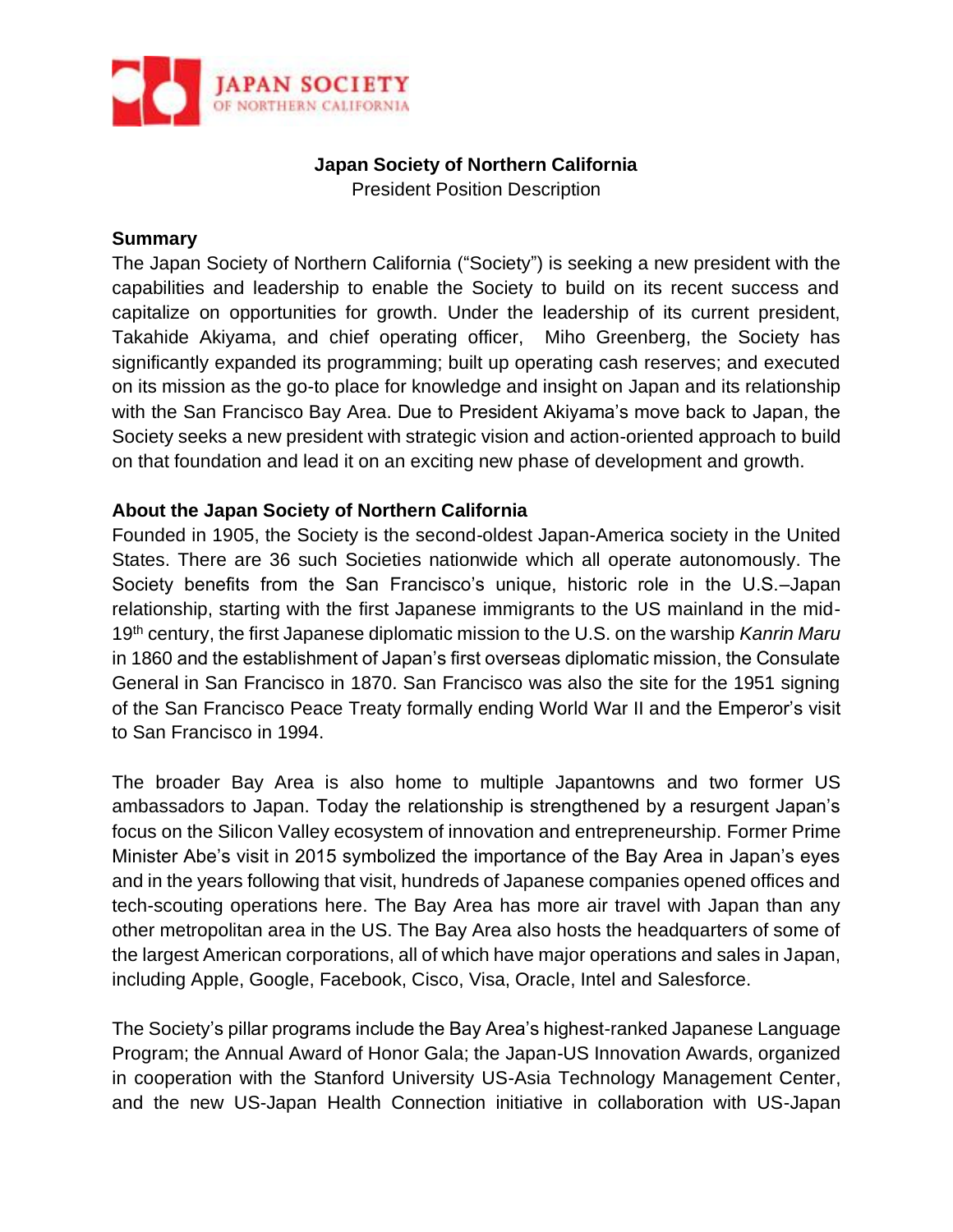Medtech Frontiers. The Society also holds roughly three to four smaller programs a month, covering areas such as the Women's Impact Network; policy and security; food and culture; technology and innovation; and sports and youth-focused activities. The Society also supports a Young Professionals Group that conducts its own independent programming, including happy hours and career-oriented programming. In addition, through its branch in Japan the Society conducts programming for Japan-based members and the US-Japan business community.

Significant JSNC revenue contributors include the Gala, Innovation Awards, the Language Program, and corporate supporters. Significant corporate supporters include MUFG Union Bank; Dodge & Cox; Mitsubishi Corporation; Morgan Lewis; SunBridge Corporation, Salesforce, and NTT.

## **Operating Environment**

The Society currently operates in a favorable market environment.

- In recent years, the San Francisco / Silicon Valley area has hosted visits from dignitaries including Prime Minister Shinzo Abe; First Lady Akie Abe (separately from the PM); Minister for Foreign Affairs (MoFA) Taro Kono; Minister of Economy, Trade and Industry (METI) Yoshihiro Seki; and the *Keidranren*, Japan's premier business association.
- The number of Japanese companies doing business in the Bay Area has swelled from 700 to 900 in the past five years, and Japanese companies and investors are aggressively investing in developing relationships with Bay Area companies and the Silicon Valley ecosystem.
- The Society has a strong working relationship with the Japanese Consulate General, including close ties to the Consul General and his staff, as well as JETRO San Francisco.
- The Society has cultivated relationships with the American Chamber of Commerce of Japan and the US Embassy and is the only Japan America Society in the US which has conducted high-impact programming in Tokyo, at the ACCJ and at the Ambassador's residence.

Thus, the board of the Society believes we are operating in a uniquely favorable environment with abundant opportunities to provide value to our constituents and grow as an organization.

#### **Organizational Structure**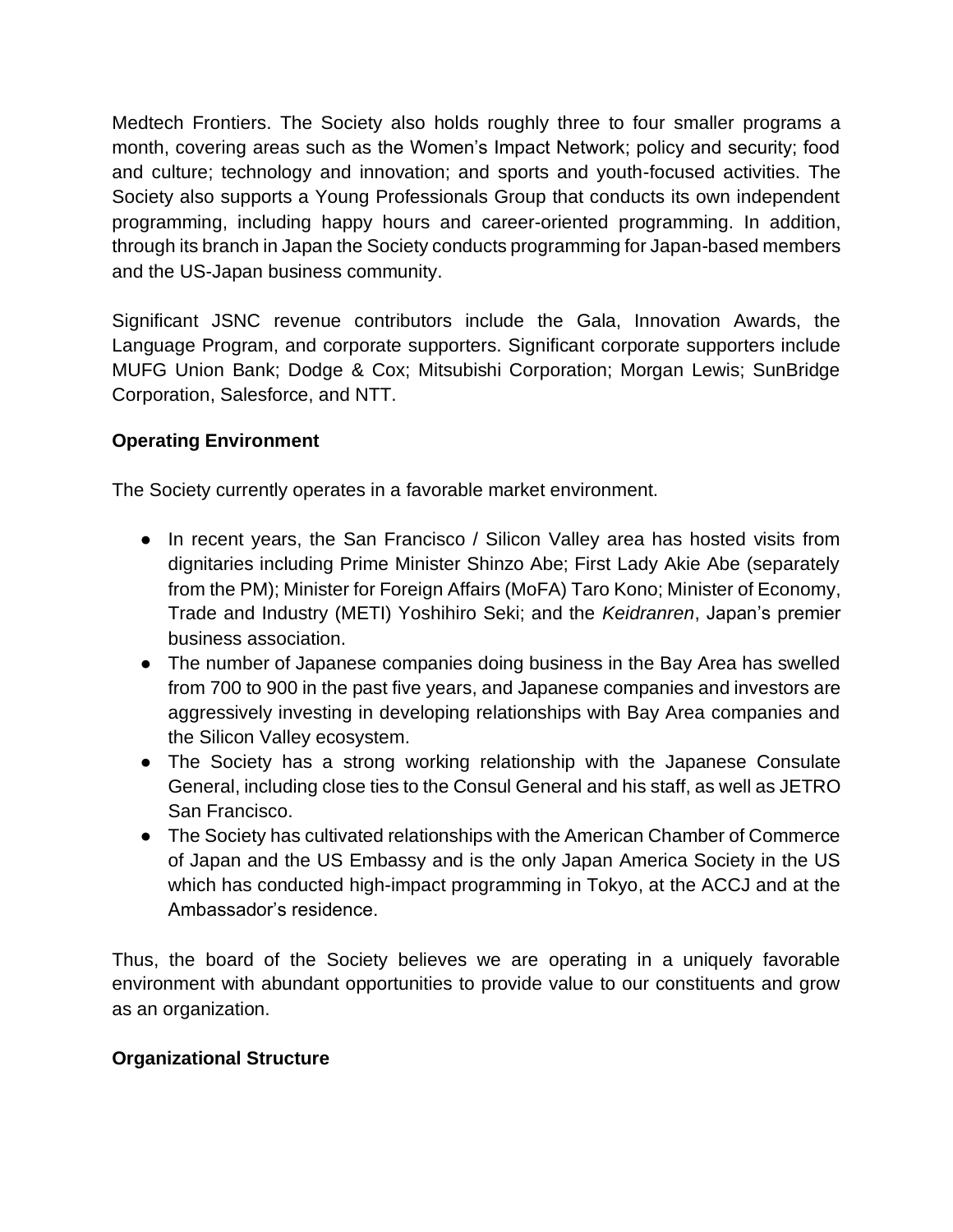The president reports to the board chair, currently Larry Greenwood. The board of directors comprises 35 members, from organizations such as the Asia Society; MUFG Union Bank, ANA and JAL; JETRO; Mitsubishi Corp; Morgan Lewis; Morrison Foerster; Squire Patton Boggs; Deloitte; WiL; Stanford and UC-Berkeley; plus a variety of service providers and entrepreneurs. Board members also include former non-profit executives from The Asia Foundation and the Pacific Pension and Investment Institute.

The Society staff currently comprises the President; Chief Operating Officer; Language Program Coordinator; one administrative staff member; a part-time programming staff member; and volunteers and contractors. The COO's efforts have greatly increased the Society's operating efficiency and ability to execute on programming and sponsorship opportunities. Increased efficiency and an improvement in the Society's financial situation provides a unique opportunity in the coming months and years for the Society to significantly expand its outreach and impact in pursuit of its mission to create even stronger grassroots support for the US-Japan relationship, by, for example, deepening our corporate support, cultivating high net worth individual supporters who have a strong affinity for Japan, and pursuing grants and foundation funding to further build out our content programming and Japanese Language Program.

#### **Position Description**

The President's role includes operational responsibilities, and support of internal and external stakeholders. Those are enumerated below.

- Drive the Society's content programming with the aim of making a measurable impact, especially in reaching and actively engaging significantly more individuals in the Bay Area, whether they have a passion for Japan or just a passing interest in Japan.
- Be the "face" of the Society and by extension Society members and stakeholders who have an interest in Japan and want to support friendship between Americans living in the Bay Area and Japanese. This includes close collaboration with the Consul General, other representatives of the Government of Japan, the city of San Francisco, and other Japan-related organizations such as the JCCNC, JCCCNC, and Asia Society.
- Act as "fund-raiser-in-chief" for the Society including cultivating, developing and maintaining corporate members, searching for corporate sponsors for pillar programs, and ensuring success of the annual Gala, the single largest fund-raising event of the year.
- Create the Society's annual business plan, gain approval by the Board of Directors and oversee successful implementation of that plan. Work with the Chair to conduct periodic strategic reviews of direction and priorities of the Society. In the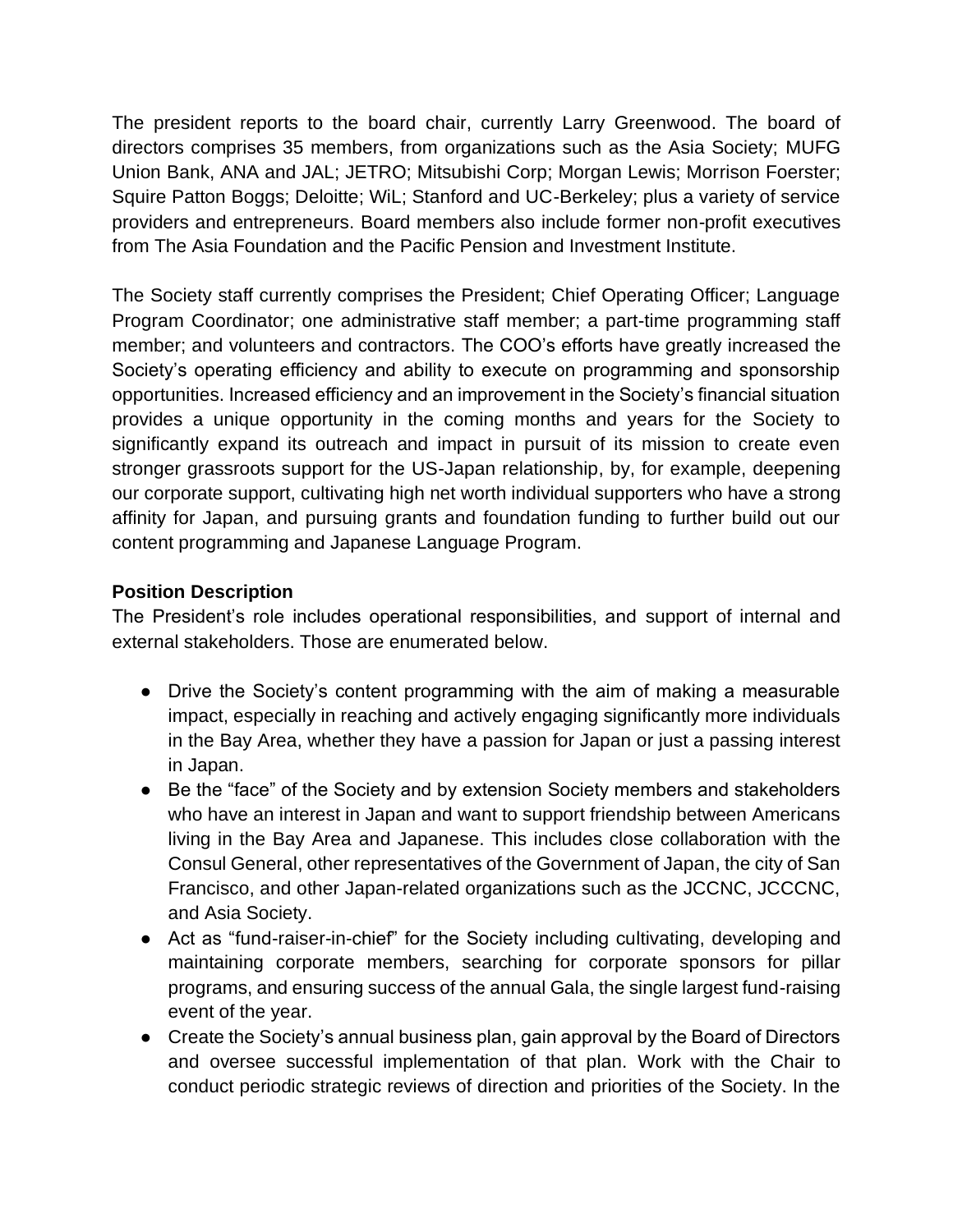wake of the pandemic's impact and the arrival of a new President, we expect 2022 or early 2023 would be a good time for such a review.

- Prepare for Board meetings and participate in committee meetings, such as Finance, Programming, the Executive Committee, and Corporate Sponsorship, and program-specific committees such as the Gala Committee and Innovation Awards Committee.
- Manage HR and staffing of the Society, including managing and mentoring one direct report, the COO. The President approves the annual work plan, conducts the year-end performance review for the COO, and provides mentoring on an ongoing basis. The President works with the COO to assure that other Staff members and volunteers have annual work plans and annual performance reviews. The President further oversees the Society's effort to utilize volunteers from Japan and from local universities to augment its operational capabilities.

Annual goals will be established in collaboration with the Board Chair at the beginning of each year. Performance against those will be reviewed with the Chair at the conclusion of the year.

#### **Commitment and Compensation**

This is a full-time position. The Society has benchmarked market compensation for comparably sized Japan-America societies nationwide, and comparable organizations in the Bay Area. Our goal is to provide market-consistent compensation commensurate with candidate capabilities and experience.

#### **Summary of Key Qualifications**

#### **Competencies**

- Highly energetic, strong leadership skills, and results-oriented approach to work.
- Ability to synthesize a broad range of information, to analyze and incorporate it into strategy for the Society, and to articulate and execute that strategy.
- Good communication skills in public settings, including moderating of programs, speeches and greetings at Japan-related events, and interface with American and Japanese media.
- Ability to work flexibly in a fluid work environment. The Japan Society is a small non-profit where everyone needs to pitch in and help.
- Marketing skills to increase attendance for programs.
- Financial acumen including familiarity with P&L, balance sheets and budgeting.

## **Experiences**